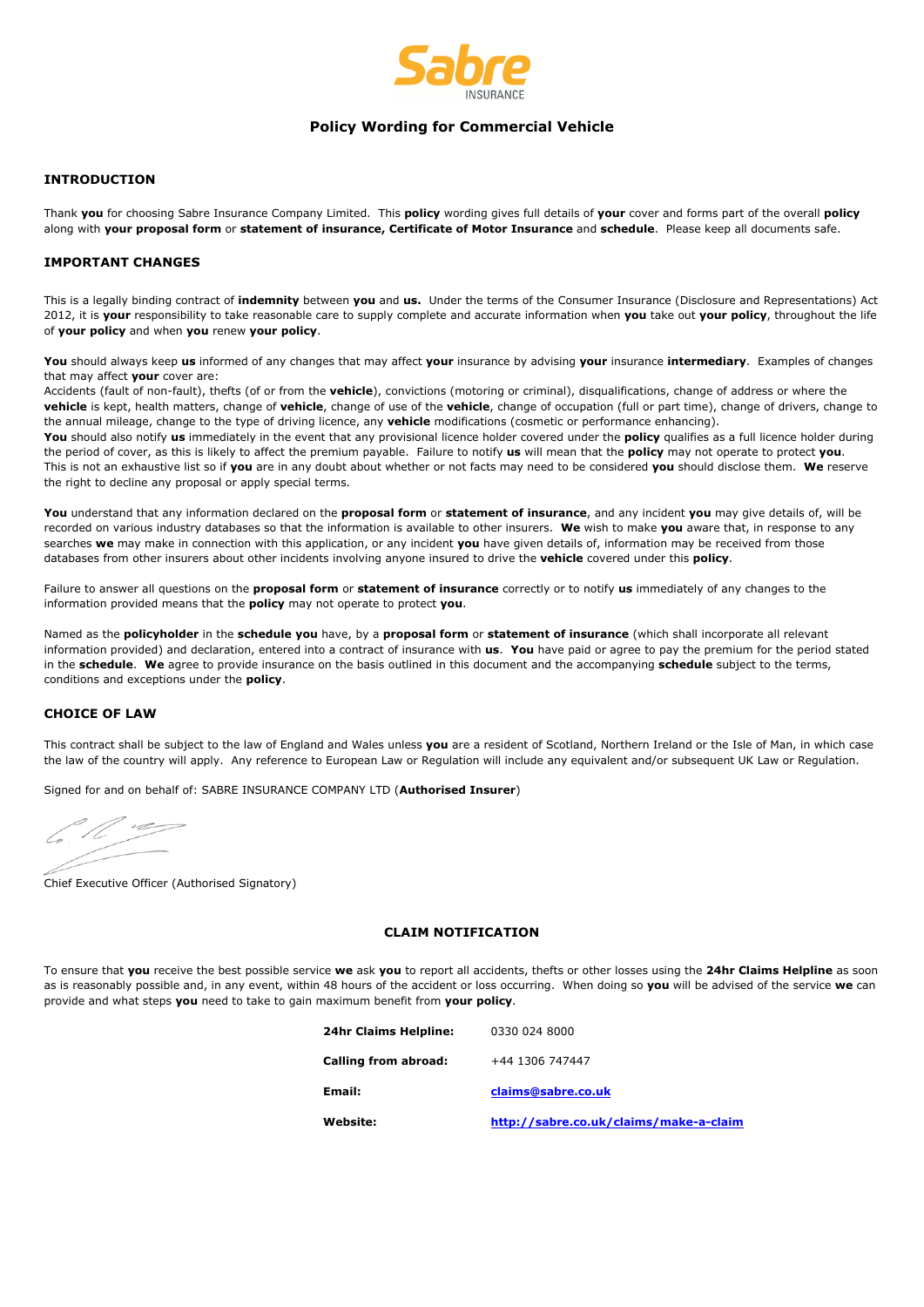|    | SECTION A - LOSS OF OR DAMAGE TO THE INSURED     |
|----|--------------------------------------------------|
|    |                                                  |
|    | In-vehicle entertainment equipment and satellite |
|    |                                                  |
|    |                                                  |
|    |                                                  |
|    |                                                  |
|    | SECTION B - LOSS OF OR DAMAGE TO THE INSURED     |
| 1) |                                                  |
| 2) | Additional benefits for Comprehensive policies3  |
|    | In-vehicle entertainment equipment and satellite |
|    |                                                  |
|    |                                                  |
|    | SECTION C - THIRD PARTY LIABILITY 3              |
|    |                                                  |
|    |                                                  |
|    |                                                  |
|    |                                                  |
|    | SECTION E - No Claim Discount (NCD) 4            |
|    |                                                  |
| 1) |                                                  |
| 2) |                                                  |
| 3) | Mid term adjustments on telematic policies 5     |
|    |                                                  |
|    |                                                  |
| 1) |                                                  |
| 2) | Contractual liability exclusion5                 |
| 3) |                                                  |
| 4) | Radioactive contamination and explosive nuclear  |
| 5) |                                                  |
| 6) | Riot and civil commotion exclusion 5             |
| 7) |                                                  |
| 8) | Foreign jurisdiction exclusion5                  |
| 9) |                                                  |

|    | 10) |                                                              |  |  |
|----|-----|--------------------------------------------------------------|--|--|
|    | 11) |                                                              |  |  |
|    | 12) |                                                              |  |  |
|    | 13) |                                                              |  |  |
|    | 14) |                                                              |  |  |
|    | 15) | Goods sold, transported or supplied 6                        |  |  |
|    | 16) |                                                              |  |  |
|    | 17) |                                                              |  |  |
|    | 18) | Un-roadworthy, unsafe & insecure loads 6                     |  |  |
|    | 19) | Replacement parts, accessories & glass 6                     |  |  |
|    | 20) |                                                              |  |  |
|    |     |                                                              |  |  |
| 1) |     |                                                              |  |  |
| 2) |     | Duties of the policyholder and prevention of fraud 6         |  |  |
|    | a)  |                                                              |  |  |
|    | b)  |                                                              |  |  |
|    | c)  |                                                              |  |  |
| 3) |     |                                                              |  |  |
| 4) |     |                                                              |  |  |
| 5) |     |                                                              |  |  |
| 6) |     |                                                              |  |  |
| 7) |     | Avoidance of certain terms and rights of recovery 7          |  |  |
| 8) |     |                                                              |  |  |
| 9) |     |                                                              |  |  |
|    |     |                                                              |  |  |
|    |     |                                                              |  |  |
|    |     | ENDORSEMENTS - Only applicable if stated in the schedule . 8 |  |  |
|    |     |                                                              |  |  |
|    |     | FINANCIAL SERVICES COMPENSATION SCHEME (FSCS) 8              |  |  |
|    |     |                                                              |  |  |
|    |     |                                                              |  |  |
|    |     |                                                              |  |  |
|    |     |                                                              |  |  |
|    |     |                                                              |  |  |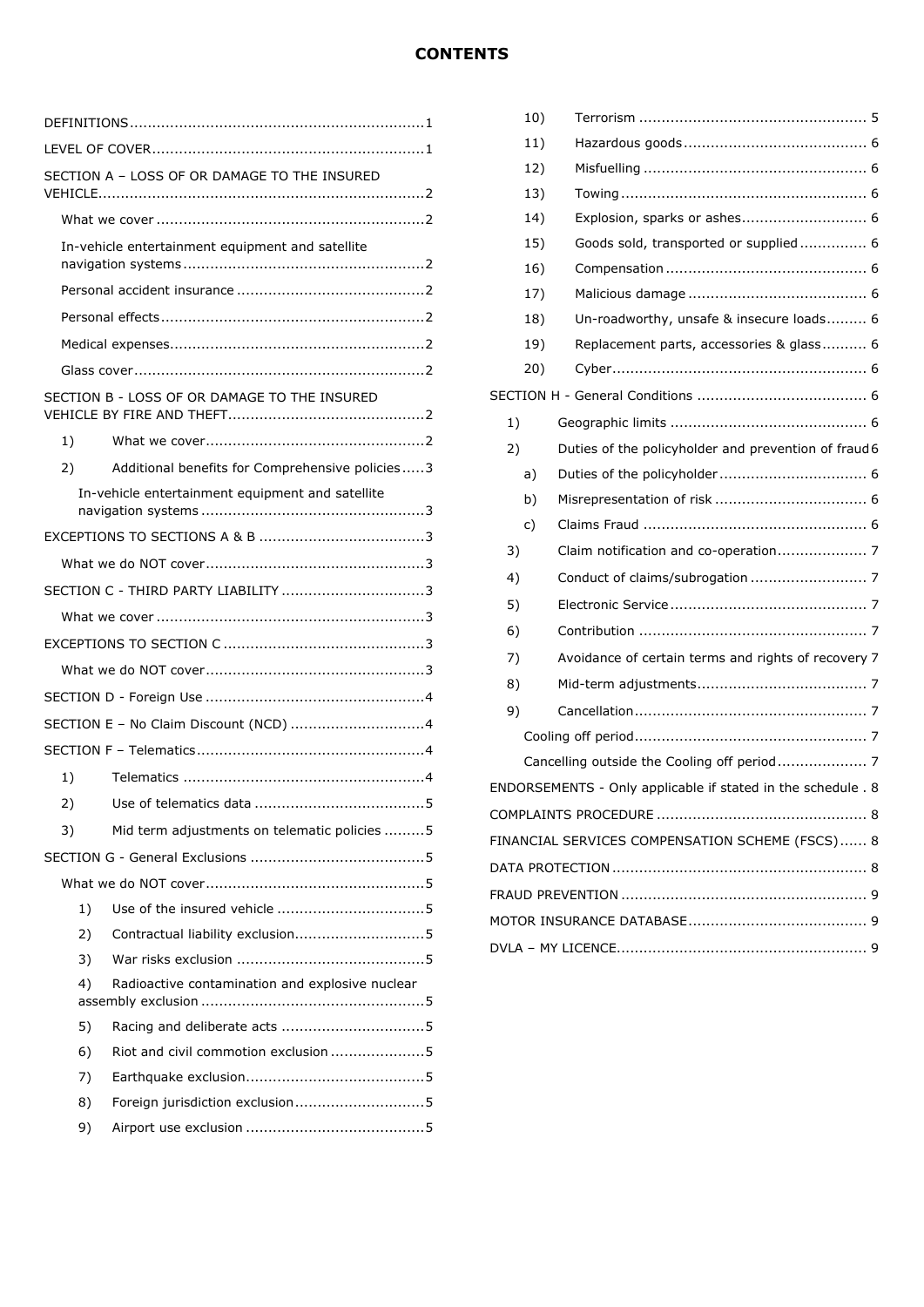#### **DEFINITIONS**

**Agent** – An **agent** is a person or independent company instructed by us to act on our behalf.

**Approved repairer -** A facility approved by **us** for the repair, damage assessment and/or storage of **your vehicle**.

**Certificate of Motor Insurance** – Evidence of the existence of motor insurance as required by **Road Traffic Law**.

**Courtesy car –** A small **vehicle** provided by an **approved repairer** for use while **your** own **vehicle** is being repaired.

**Endorsement** - An alteration to the terms of the **policy**. Where applicable this is shown in **your schedule** and set out in the section of the **policy** wording headed **ENDORSEMENTS**.

**Excess** - The first amount of any claim for loss of or damage to **your vehicle** which **you** must pay. This includes any compulsory, voluntary and young driver **excess** which may also apply as shown in the young driver **excess** table.

**Great Britain** - United Kingdom of **Great Britain,** Northern Ireland and the Isle of Man.

**Hazardous goods** - The term **hazardous goods** means those referred to in the European Agreement concerning the International Carriage of Dangerous Goods by Road (ADR).

**Indemnity** - Legal principle to ensure **you** are placed as near as possible in the same position after a loss, as **you** occupied immediately before the loss, by providing compensation for **your** losses and liabilities.

**Intermediary** – The **intermediary** who placed **your** insurance with **us**, is acting on **your** behalf and is the contact **you** will use for matters relating to this **policy**.

Loss of any Limb - Severance at or above the wrist or ankle, or the total and irrecoverable loss of use of a hand, arm, foot or leg.

**No Claim Discount (NCD)** – is a count of the number of years in which **you** have not made a claim on **your vehicle** insurance **policy**. The more years of No Claim Discount **you** acquire, the more significant the discount is on **your** premium.

**Period of Insurance** - The duration of this **policy** as shown in the **schedule** and **Certificate of Motor Insurance**.

**Policy** – The contract of insurance between **us, the insurer,** and **you,** the **policyholder.**

**Policyholder** – The person or company in whose name the insurance **policy** is held.

**Proposal form/ statement of insurance** – The form containing the information **you** have disclosed and declared as accurate for the purposes of entering into this insurance contract.

**Road Traffic Law** - The law which governs the driving or use of any **vehicle** within the United Kingdom including the Road Traffic Act 1988, all related and subsequent legislation and the requirement to maintain membership of the Motor Insurers Bureau and abide by the Articles of Association.

**Schedule** - The **schedule** should be read in conjunction with the **policy**. It provides details of **you**, **us**, the **vehicle**, cover, **endorsements**, premium and **excesses** where applicable.

**Spouse/Civil Partner** - **Your** legally married partner.

**Telematics and Telematics Dashboard (where applicable)** - Electronic equipment professionally fitted to **your vehicle** or an enabled smartphone app which records and transmits **vehicle** data to **us**. **Your** personal online login area which displays information based on **your** driving behaviour and includes **your** statement of insurance along with other important documents.

**Trailer** - Any **trailer** or caravan (other than a disabled mechanically propelled **vehicle**) that is attached to the insured **vehicle**.

**Vehicle/ Van / Car–** A mechanically propelled **vehicle** as defined in Section 185 of the RTA which does not exceed 3500kg if constructed or adapted for use for the conveyance of goods or tools in connection with a business or trade.

**We/us/our/insurer** – Sabre Insurance Company Limited.

**You/Your** - The person or company shown as the **policyholder** in the **schedule**.

**Your vehicle/insured vehicle** – The **vehicle** shown on the **proposal form, statement of insurance, Certificate of Motor Insurance** and **schedule**. Permanently fitted accessories (excluding in-**vehicle** entertainment, communication or navigation equipment) are included in this definition.

### **LEVEL OF COVER**

Comprehensive Cover – Sections A, B, C, D, E, G, H

Third Party, Fire & Theft Cover – Sections B, C, D, E, G, H

Third Party Only Cover – Sections C, D, E, G, H

Section F (**Telematics**) may also apply if stated in **your schedule**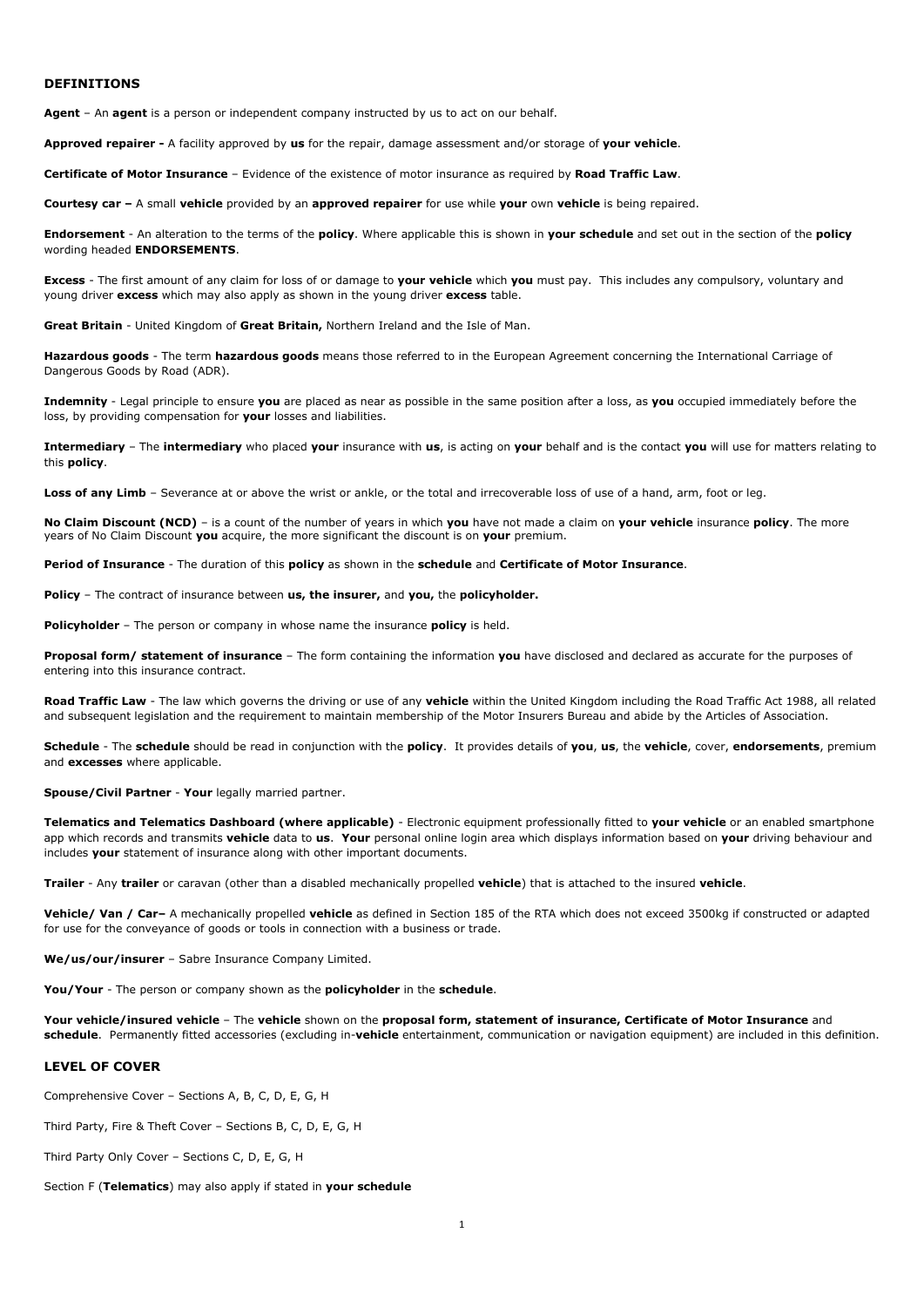# **SECTION A – LOSS OF OR DAMAGE TO THE INSURED VEHICLE**

This section only applies if cover shown on the **schedule** is Comprehensive.

#### **What we cover**

**We** will indemnify **you** against loss of, or damage to, **your vehicle** caused accidentally or as a result of a malicious act or vandalism. In the event of a claim **you** will be required to pay the **excess** shown on **your schedule** plus any young driver **excess** that may also apply if the **vehicle** is or was last in the custody or control of an insured person who is aged between 17 and 24. Young driver **excesses** are charged according to age and **vehicle** value per the table below:

| <b>Vehicle Value</b>   |                 |                   |                 |               |
|------------------------|-----------------|-------------------|-----------------|---------------|
| Driver<br>Age          | £101 to<br>£200 | $£201$ to<br>£300 | £301 to<br>£500 | Above<br>£501 |
| $17 - 24$<br>inclusive | £50             | £100              | £150            | £200          |

Under this section **we** will:

- arrange and pay for the recovery and protection of **your vehicle** and remove it to a place of safe storage if **you** contact the claims helpline. Should **you** choose to arrange **your** own recovery then **we** will pay the reasonable costs towards this service.
- have the option to settle the claim by repair or replacement of **your vehicle** or paying in cash the amount of the loss or damage. The maximum amount payable will be the market value or declared value, whichever is the lower.
- pay the reasonable costs of moving **your vehicle** to the nearest repairer and returning it after repair to **your** address in **Great Britain.**

If **your vehicle** is the subject of a hire purchase or leasing agreement and **we** decide to pay in cash the amount of the loss or damage, payment will be made to the legal owner whose receipt shall constitute a full discharge. **You** will remain liable to the legal owner for any amount that **you** owe under the terms of any agreement that exceeds the payment due under the terms of the **policy**. If the payment due under the terms of the **policy** exceeds the amount owed to the hire purchase or leasing company, the balance will be paid to **you** directly.

**We** may use warranted replacement parts, which are not supplied by the manufacturer of **your vehicle**. **We** guarantee all repairs carried out by **our approved repairers** for 5 years.

#### **In-vehicle entertainment equipment and satellite navigation systems**

**We** will cover the complete cost of replacing in-**vehicle** entertainment and satellite navigation systems if they were factory or main dealer fitted and were in the **vehicle** at the time of first registration.

#### **Personal accident insurance**

If **you**, or **your** legally married **spouse** or **civil partner**, sustain any injury whilst driving or travelling as a passenger in the **vehicle** covered under this **policy** and, within three months of the date of the accident, the injury solely and directly results in:

- a) death.
- b) total and permanent loss of sight in one or both eyes.
- c) **Loss of any limb.**

**We** will pay a maximum amount of £5,000 to the injured party or to his or her legal representative.

This benefit will not be payable:

- a) for suicide or attempted suicide.
- b) if the driver was under the influence of drink or drugs.
- c) if the injured person was not complying with the law regarding seat belts.

### **Personal effects**

**We** will, at **your** request, pay a maximum of £100 for any one occurrence in respect of loss or damage to personal effects in **your vehicle**. **We** will not be liable for:

- a) mobile telephones.
- b) portable satellite navigation systems.
- c) dash cams or other recording devices.
- d) money, stamps, tickets, documents or securities.
- e) tools, goods or samples carried in connection with any business or trade.
- f) property covered under any other insurance **policy**.

#### **Medical expenses**

**We** will pay medical expenses incurred up to £100 for each occupant injured in an accident involving **your vehicle**.

#### **Glass cover**

**We** will pay the cost of repair or replacement of glass windscreens and windows from accidental damage and the cost of repairing resultant scratching of the bodywork.

For windscreen replacement an **excess** of £85 will apply to each glass panel. Where the replacement is carried out by **our approved repairers**, cover is unlimited, but if carried out by an unapproved repairer cover is limited to £150 (before deduction of the £85 **excess**). For windscreen repair an **excess** of £20 will apply to each claim.

We do not cover replacement of or repair to sunroofs or glass roofs under this section of the **policy**. Any payment made under this section shall not prejudice **your** entitlement to **No Claim Discount**.

## **SECTION B - LOSS OF OR DAMAGE TO THE INSURED VEHICLE BY FIRE AND THEFT**

This section applies if cover shown on the **schedule** is Comprehensive or Third Party Fire and Theft.

#### **1) What we cover**

**We** will indemnify **you** in respect of loss of or damage to **your vehicle** caused by fire, explosion, theft or attempted theft (excluding fire by vandalism or malicious intent). In the event of a claim **you** will be required to pay the **excess** shown on **your schedule** plus any young driver **excess** that may also apply if the **vehicle** is or was last in the custody or control of an insured person who is aged between 17 and 24. Young driver **excesses** are charge according to age and **vehicle** value per the table below:

| <b>Vehicle Value</b>   |                   |                 |                 |               |
|------------------------|-------------------|-----------------|-----------------|---------------|
| Driver<br>Age          | $£101$ to<br>£200 | £201 to<br>£300 | £301 to<br>£500 | Above<br>£501 |
| $17 - 24$<br>inclusive | £50               | £100            | £150            | £200          |

Under this section **we** will:

- arrange and pay for the recovery and protection of **your vehicle** and remove it to a place of safe storage if **you** contact the claims helpline. Should **you** choose to arrange **your** own recovery then **we** will pay the reasonable costs towards this service.
- settle **your** claim by repair **your vehicle** or paying in cash the amount of the loss or damage. The maximum amount payable will be the market value or declared value, whichever is the lower.

**we** will pay the reasonable costs of moving **your vehicle** to the nearest repairer and returning it after repair to **your** address in **Great Britain.**

 If **your vehicle** is the subject of a hire purchase or leasing agreement and **we** decide to pay in cash the amount of the loss or damage, payment will be made to the legal owner whose receipt shall constitute a full discharge. **You** will remain liable to the legal owner for any amount that **you** owe under the terms of any agreement that exceeds the payment due under the terms of the **policy**. If the payment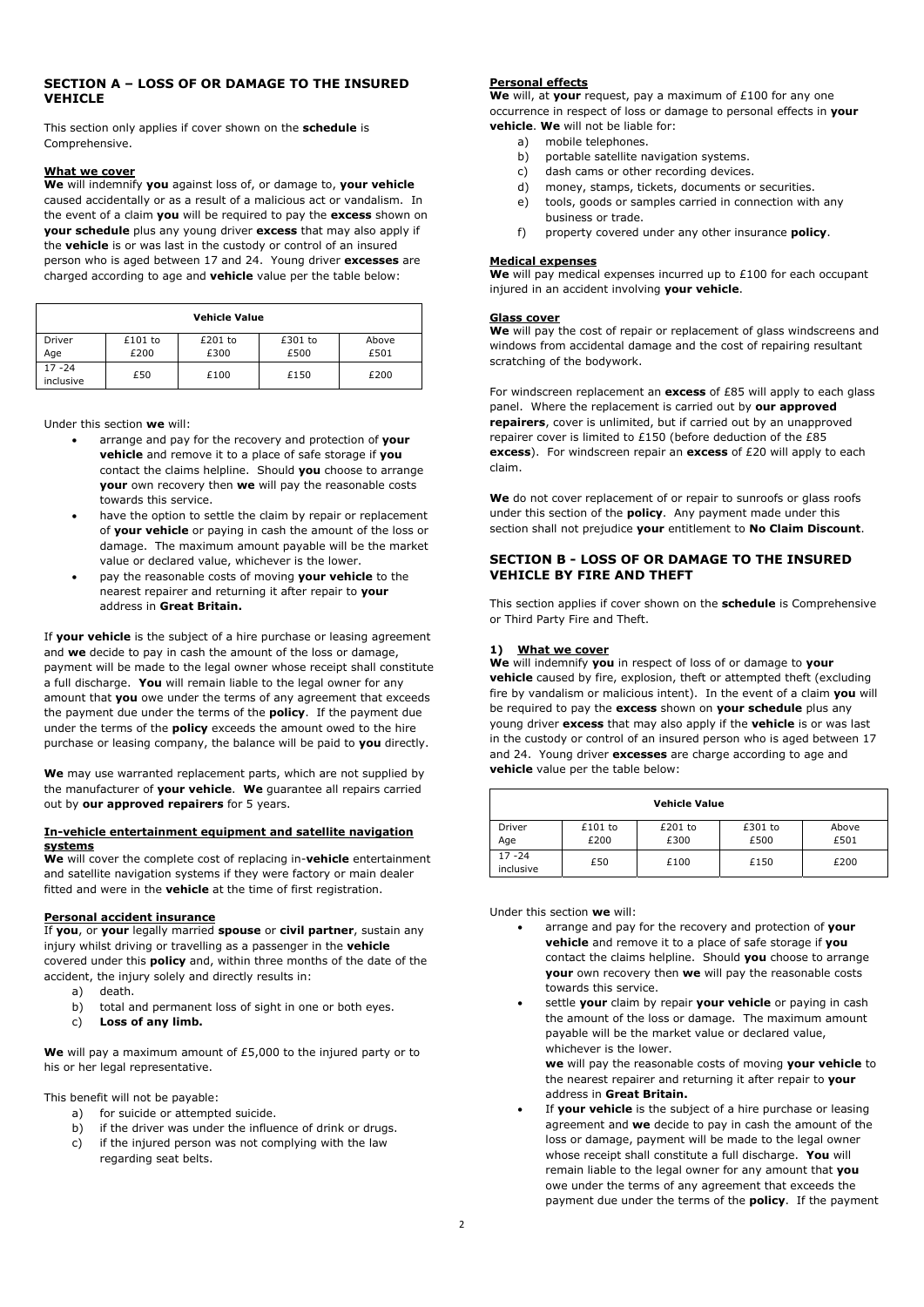due under the terms of the **policy** exceeds the amount owed to the hire purchase or leasing company, the balance will be paid to **you** directly.

**We** may use warranted replacement parts, which are not supplied by the manufacturer of **your vehicle**. **We** guarantee all repairs carried out by **our approved repairers** for 5 years.

#### **2) Additional benefits for Comprehensive policies**

#### **In-vehicle entertainment equipment and satellite navigation systems**

**We** will cover the complete cost of replacing in-**vehicle** entertainment and satellite navigation systems if they were factory or main dealer fitted and were in the **vehicle** at the time of first registration.

### **EXCEPTIONS TO SECTIONS A & B**

### **What we do NOT cover**

**We** shall not be liable for:-

- a) general wear and tear or depreciation.
- b) mechanical, electrical, or electronic breakdowns or failures, or equipment and computer malfunction.
- c) damage to tyres by braking, punctures, cuts or bursts.
- d) loss of the **vehicle** due to deception.
- e) damage by frost.
- f) loss of use or any losses not directly associated with the incident that caused **you** to claim.
- g) reduction in value after repair.
- h) damages or losses arising from repairs not on a road or other public place.
- i) loss of or damage to aftermarket in-**vehicle** entertainment equipment or satellite navigation systems which includes radios, tape and CD/DVD playing equipment, televisions, game consoles and screens. A maximum contribution of £150 will be paid towards the replacement of such equipment.
- j) loss of or damage to **your vehicle** or anything contained therein arising from theft or attempted theft whilst the **vehicle** is left unattended or temporarily unoccupied and **you** are not in a position to intervene if:
	- i. **your vehicle** has not been secured by means of the door and boot locks.
	- ii. the windows or any form of sliding or removable panel roof or hood on **your vehicle** has been left open or unlocked.
	- iii. the ignition keys (which include ignition cards, lock transmitters or any other form of **vehicle** entry device) have been left in or on **your vehicle**, whether concealed or otherwise.
- k) that part of the cost of any repair or replacement, which improves **your vehicle** beyond its condition immediately before the loss or damage occurred.
- a greater sum than the manufacturers last published list price for the replacement of any spare part or accessory lost or damaged.
- m) loss of or damage to **your vehicle** arising from it being taken by, or driven by, a person who was not an insured driver under the **policy**, but was a member of **your** family or household, or any other person known to **you**, unless **you** can prove that the driver intended to permanently deprive **you** of **your vehicle**.
- n) any amount in **excess** of £250 relating to sign writing, advertisements, logos or specialised artwork.

### **SECTION C - THIRD PARTY LIABILITY**

This section applies if cover shown on the **schedule** is Comprehensive, Third Party Fire and Theft or Third Party Only.

#### **What we cover**

**We** will cover the following categories listed below in respect of legal liability for accidental death, bodily injury to other people or damage to other people's property caused by, or arising out of, the use of **your vehicle** as detailed on **your Certificate of Motor Insurance** or by any **trailer** or caravan attached to **your vehicle**:

- a) **you.**
- b) anyone covered by **your Certificate of Motor Insurance** who **you** authorise to drive or use **your vehicle.**
- c) at **your** request any person using (but not driving) **your vehicle** with **your** permission for social, domestic and pleasure purposes.
- d) any passenger travelling in or getting into or out of the **vehicle.**
- e) **your** employers, while **you** are driving **your vehicle** on their business, but not when the **vehicle** is owned, leased, hired or operated by them.
- f) the legal personal representative of any deceased person covered by this section.

**We** will pay any emergency treatment fees as required by the current Road Traffic Act. A payment in respect of emergency treatment will not affect the allowance of **No Claim Discount** (Section E).

At **our** sole discretion and only with **our** prior consent, **we** will meet agreed fees for legal representation in the event of any coroner's inquest, fatal accident enquiry or other court proceedings.

### **EXCEPTIONS TO SECTION C**

#### **What we do NOT cover**

**We** will not be liable for:

- a) any sum in **excess** of £5,000,000 inclusive of all costs for any one claim or series of claims arising from one event causing loss of or damage to property, where the **insured vehicle** is a **van** or commercial **vehicle.**
- b) damage to property owned by or held in trust by or in the custody or control of any person claiming **indemnity** under this section.
- c) any damage to any **vehicle** in connection with which **indemnity** is provided by this section or any consequential arising from such damage.
- d) liability covered by any other **policy** of insurance.
- e) loss of or damage to any **trailer**, caravan or **vehicle** (or to any property in the **trailer**, caravan or **vehicle**) being towed by **your vehicle** or being towed by a **vehicle** being driven by **you.**
- f) loss or damage or liability which is the responsibility of the person driving or steering any **vehicle** being towed by **your vehicle** or being towed by a **vehicle** being driven by **you.**
- g) loss or damage to any bridge, weighbridge, viaduct, road or other surface over which the **vehicle** is driven or anything under the surface, caused by the weight or vibration of the **insured vehicle** or its load.
- h) any liability in respect of death, injury or damage caused or arising beyond the limits of any carriageway or thoroughfare in connection with:
	- i. the bringing of the load to the **vehicle** for loading thereon or
	- ii. the taking away of the load from the **vehicle** after unloading.
- any loss, damage or liability caused by pollution or contamination arising out of seepage or spillage of the load from the **vehicle** or movement of the load in the **vehicle.**
- j) death or bodily injury to the person driving or in charge of the **insured vehicle** or to any person being carried in or on, getting onto or off, a **trailer** or **vehicle** being towed.
- k) legal liability when a **trailer** or broken-down **vehicle** is being towed for profit.
- l) liability for death or injury to any employee of the person insured arising during the course of their employment except where required by insurance law.
- m) death or injury of any person caused by:
	- a) food poisoning
	- b) anything harmful contained in goods supplied c) any harmful or incorrect treatment given at or

#### from **your vehicle**.

n) liability for death, injury or damage resulting from the **insured vehicle**, or of machinery attached to it, being used as a tool of trade.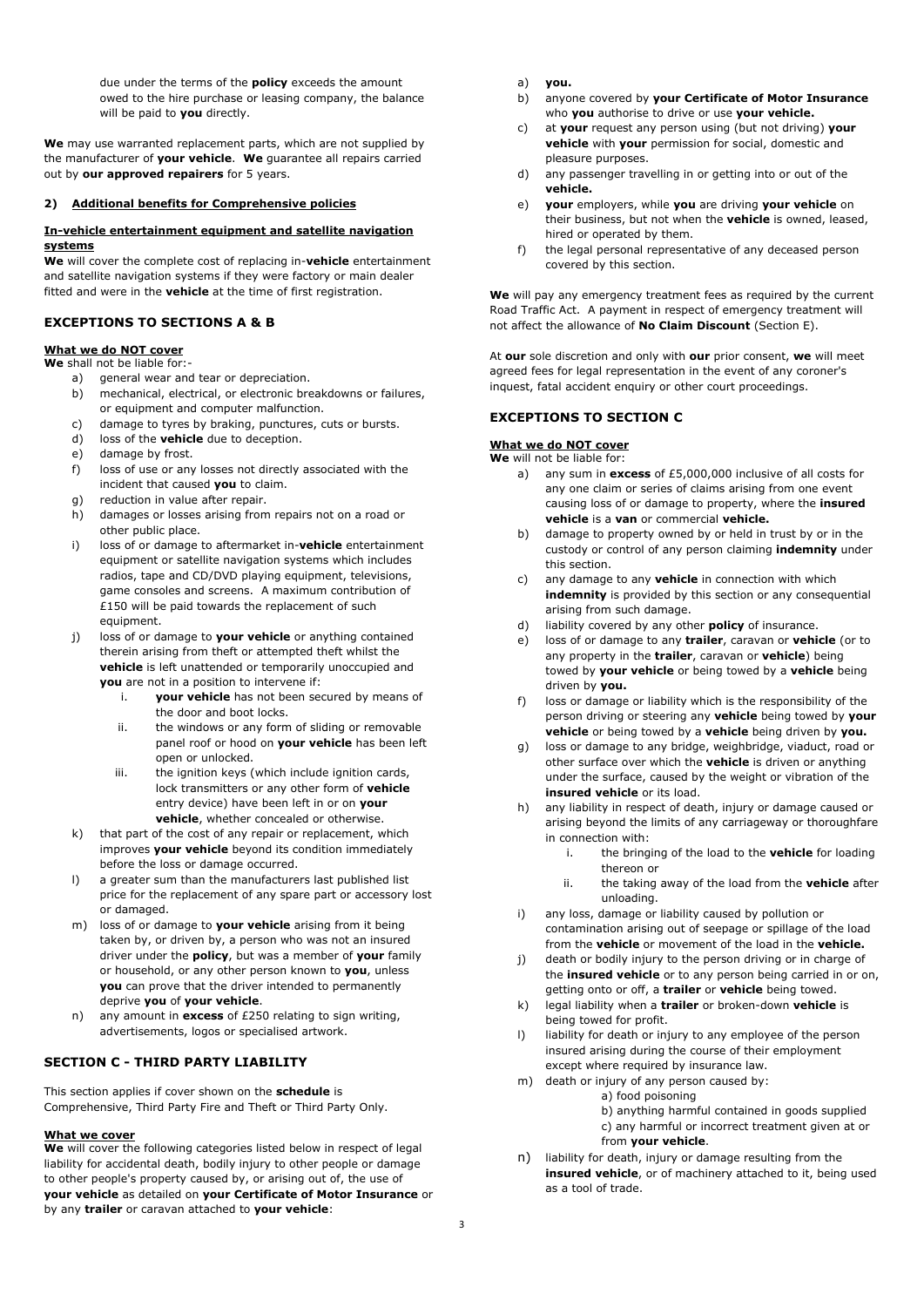## **SECTION D - Foreign Use**

Before **you** travel abroad with **your vehicle you** must inform **your intermediary** or **us** of **your** intention to travel.

- 1) **We** will provide the compulsory minimum insurance required while the **insured vehicle** is in any member country of the EU or a country in respect of which the Commission of the European Union is satisfied that arrangements have been made to meet the requirements of Article 7(2) of the EU Directive on Insurance of Civil Liabilities arising from the use of **vehicles** (No. 72/166/EEC).
- 2) In addition, and subject to **our** consent:
	- a) the cover shown in **your policy schedule** will apply while **your vehicle** is being used in the countries specified above and while being transported (including loading and unloading) along a recognised sea, air or rail route between any countries to which this insurance applies.
	- b) **we** will also indemnify **you** following a valid claim under Section A or B of the **policy** against:
		- i. the reasonable cost of delivery of **your vehicle** to **you** or to **your** home in **Great Britain** after necessary repairs have been completed, or
		- ii. the amount of foreign customs duty liable as a direct result of the loss or damage to **your vehicle**  preventing its return to **Great Britain.**
- 3) If **you** intend to travel to a country not specified above, subject to **our** consent, a Green Card will be issued and full **policy** cover will be provided.
- 4) Provided **your** main home is **Great Britain** then this **policy** will provide **you** with cover for foreign use to a maximum of 28 days in total within the **policy** period.
- 5) **You** must pay any additional premium that may be required.

# **SECTION E – No Claim Discount (NCD)**

**No Claim Discount** - If no claim is made or arises under this **policy** during any one year of insurance **your** renewal premium will be reduced by a **No Claim Discount** in accordance with the scale of discounts applicable at the renewal date. Entitlement to **No Claim Discount** is not transferable to another person. Where a claim is made within the **policy** period **NCD** will be stepped back as shown in the scale below:

| Number of       | NCD at next renewal without NCD Protection |      |      |  |
|-----------------|--------------------------------------------|------|------|--|
| years NCD for   | 2 claims<br>3 claims or<br>1 claim         |      |      |  |
| this            |                                            |      | more |  |
| Quote/Renewal   | In next 5 years                            |      |      |  |
| 1 vear          | Nil                                        | Nil  | Nil  |  |
| 2 years         | Nil                                        | Nil  | Nil  |  |
| 3 vears         | year                                       | Nil  | Nil  |  |
| 4 years         | 2 years                                    | Nil  | Nil  |  |
| 5 years or more | 3 years                                    | vear | Nil  |  |

**Protected No Claim Discount** – If **you** pay the additional charge for this add-on to **your policy we** will not reduce **your** number of years **No Claim Discount** when **you** next renew **your policy** if **you** make no more than two claims within five years. If **you** make a third claim **your** number of years **No Claim Discount** will be reduced as shown in the scale below:

| Number of     | <b>NCD at next renewal with NCD Protection</b> |          |                 |          |          |
|---------------|------------------------------------------------|----------|-----------------|----------|----------|
| years NCD for | 1 claim                                        | 2 claims | 3 claims        | 4 claims | 5 claims |
| this          |                                                |          |                 |          | or more  |
| Quote/Renewal |                                                |          | In next 5 years |          |          |
| 1 year        | vear                                           | 1 vear   | Nil             | Nil      | Nil      |
| 2 years       | 2 years                                        | 2 years  | Nil             | Nil      | Nil      |
| 3 years       | 3 years                                        | 3 years  | 1 year          | Nil      | Nil      |
| 4 years       | 4 vears                                        | 4 vears  | 2 years         | Nil      | Nil      |
| 5 years or    | 5 years                                        | 5 years  | 3 years         | 1 year   | Nil      |
| more          | or more                                        | or more  |                 |          |          |

# **SECTION F – Telematics**

This section applies if cover shown on the **schedule** is Comprehensive, Third Party Fire and Theft or Third Party Only and the **policy** is a **telematics policy**.

### **1) Telematics**

Where it is a condition of the **policy** that a **telematics** device is fitted or smartphone app enabled, it is **your** responsibility to ensure that any party who has an interest in the ownership of **your vehicle** (such as **your partner** or a hire purchase company) has agreed that a device can be installed or enabled. If a box is to be installed this must take place within 28 days of cover commencing. If a smartphone app is being used this must be enabled and registered within 15 days of cover commencing. Failure to comply with this condition will result in the **policy** being cancelled.

The **telematics** device or smartphone app must remain switched on and in use at all times to allow **us** to monitor driving performance and consider whether **your** premium should be adjusted. Premiums may go up or down, dependent upon driving behaviour.

Box installation will be carried out by an approved network service. **You** will be required to present the following original documentation to the engineer at the time of installation.

- a) Proof of **your no claim discount** (if applicable)
- b) **Vehicle** Registration Document (V5/log book). If **you** have recently purchased the **vehicle** and the V5 has not been received then the New Vehicle Supplement will suffice.
- c) Driving licence or both sides of photocard for all drivers to be insured. Certificates confirming **you** have passed a driving test will not be sufficient.

Photographs of the **vehicle** to be insured will be taken at the time of installation.

Enablement and registration of smartphone apps will need to be carried out by **you** and any named drivers. **Your policy** may be cancelled if the documentation required is not uploaded within 15 days of cover commencing.

The box has tamper-proof controls and attack safeguards. If the intelligent alert system is triggered it will notify the suppliers of any unauthorised tampering. An investigation will be initiated and a physical inspection by an engineer will be required. Any unauthorised tampering will invalidate the insurance cover provided and **your policy** may be cancelled.

A fee may be payable for installation and removal of a box. Full details of any fees or charges will have been provided at the time of purchase of this **policy**. Where a device has been fitted and the **policy** is cancelled the device will be disabled or removed. This will be carried out by an engineer from **our** approved network service. If **you** sell **your vehicle you** are obliged to notify the new owner if a **telematics** device has been installed. If **you** change **your vehicle** a **telematics** device must be installed or enabled in the new **vehicle**  being insured.

If an extreme driving event is observed **you** may be charged an additional premium. Full details of any fees or charges will have been provided at the time of purchase of this **policy**. If further instances of extreme driving are observed, **we** reserve the right to cancel **your policy**. Written notification will be sent to **you** in advance of any cancellation.

The previous year's actual driving behaviour will be used in the calculation of the renewal premium. Where the actual driving behaviour is known to **us**, following the expiry of a **policy** where it was a condition to have a **telematics** device installed, it will be applied to any future policies where **we** are the **insurer**.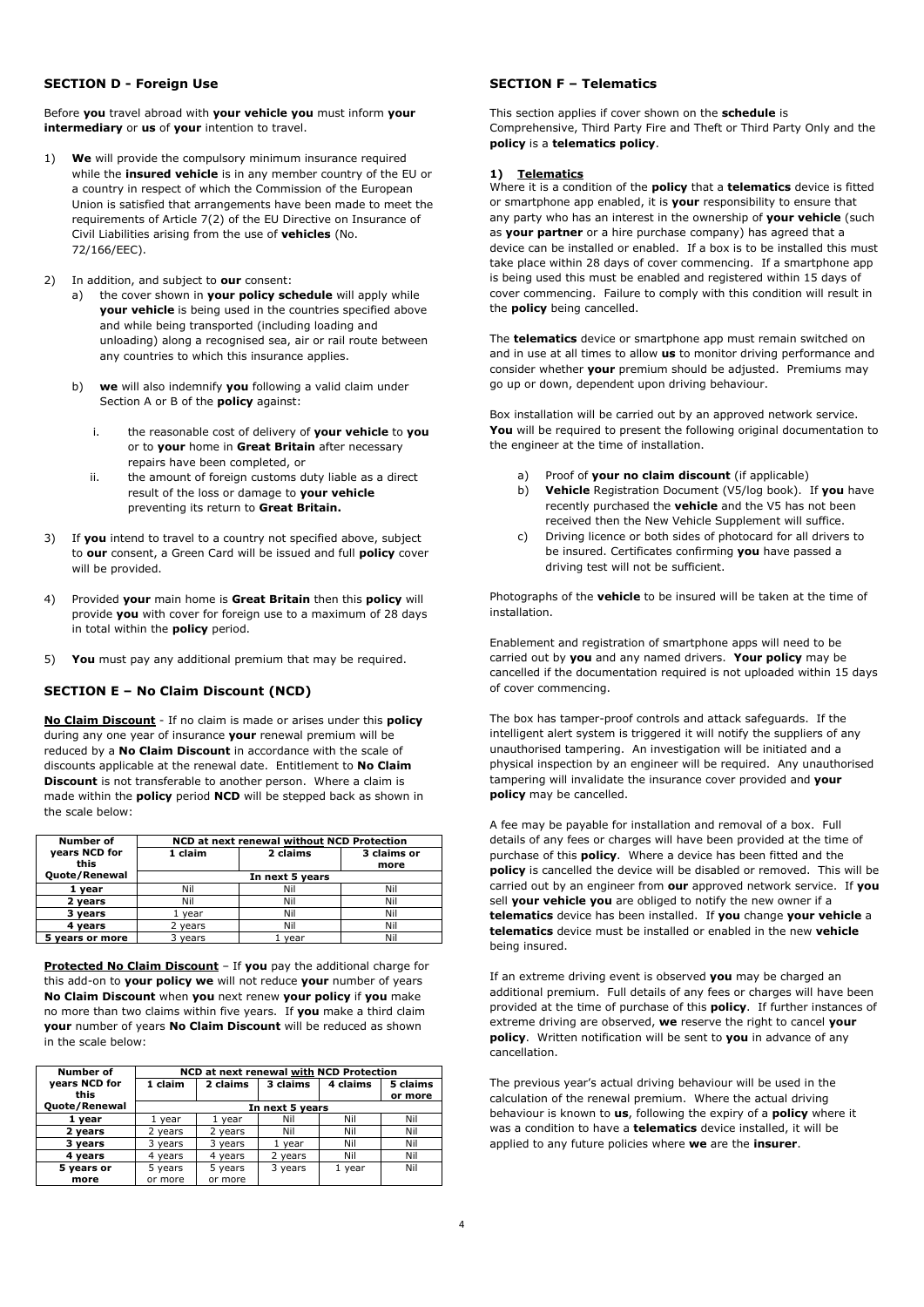## **2) Use of telematics data**

It is important that **you** read this section and understand how **we** will use the data collected by the device. By proceeding with the application for insurance **you** are consenting to the use of the data to assess **your** driving behaviour and adjust **your** premium accordingly. This **policy** wording must be shown to any named driver on **your** insurance **policy** so they are aware that their driving will be monitored. **We** and **our** appointed **intermediaries** and **agents** will process this data securely.

From the date of installation and registration **we** will use the **telematics** device to capture data from **your vehicle**. An electronic data feed will translate the GPS coordinates from the device to provide information, such as road type, road surface and speed limit of the road **you** are driving on at any specific time. This will enable **us** to build a profile of **your** driving behaviour.

**We** and those acting on **our** behalf will use the data from the devices to:

- provide **you** with data via **your** Dashboard portal relating to **your** driving behaviour.
- calculate **your** premiums based upon actual **vehicle** usage and driving behaviour.
- provide further clarification as to the circumstance of a claim if **you** make a claim under the **policy.**

Your information will continue to be used for the purposes outlined above once **your policy** ends, until the **telematics** device is disabled. Data collected by the **telematics** device may be disclosed to third parties with **your** permission in the following circumstances:

- a) if required for installation, servicing or if the device needs to be disabled.
- b) where there is a requirement by law to disclose such information.

### **3) Mid term adjustments on telematic policies**

If the **vehicle** covered under this **policy** is deemed to be a total loss and the **vehicle** is immediately replaced, no return of premium will be given and an additional premium may be required for the remaining portion of the **policy**. No return of premium will be given for any subsequent policy adjustments for the remaining portion of the **policy**.

# **SECTION G - General Exclusions**

# **What we do NOT cover**

### **1) Use of the insured vehicle**

This **policy** does not provide cover for any loss, damage, accident or injury occurring whilst **your vehicle** is being:

- a) driven by or in the custody or control of a person who is not permitted to drive by the **Certificate of Motor Insurance** or by a person who to **your** knowledge does not hold a licence to drive the **vehicle.**
- b) driven by or in the custody or control of a person not complying with the terms or limitations of the driving licence held.
- c) used for purposes not permitted by the **Certificate of Motor Insurance.**
- d) driven by **you** or any person, should it be proved to **our** satisfaction that the driver was driving under the influence of drink or drugs. A conviction under the relevant law (including convictions for the offences of failing to supply specimens of breath, urine or blood) shall be deemed to be conclusive evidence of the condition of the driver at the time and date of the occurrence giving rise to the conviction.
- e) driven by **you** or any person, should it be proved to **our** satisfaction that the driver or any person supervising the driver was using a hand-held mobile telephone or other hand-held interactive communication device contrary to Section 41D of the Road Traffic Act.

# **2) Contractual liability exclusion**

This **policy** does not provide cover for any liability, which attaches because of an agreement but which would not have attached in the absence of the agreement.

## **3) War risks exclusion**

This **policy** does not provide cover for any consequence of war, invasion, act of foreign enemy, hostilities (whether war be declared or not), civil war, rebellion, revolution, insurrection, military or usurped power except so far as is necessary to meet the requirements of the Road Traffic Acts.

### **4) Radioactive contamination and explosive nuclear assembly exclusion**

This **policy** does not provide cover for:

- a) loss of or destruction of or damage to any property whatsoever or any loss or expense whatsoever resulting from or arising from any consequential loss, and
- b) any legal liability of whatsoever nature directly or indirectly caused by, contributed to, or arising from:
	- i. ionising radiations or contamination by radioactivity from any irradiated nuclear fuel or from any nuclear waste from the combustion of nuclear fuel.
	- ii. the radioactive, toxic, explosive or other hazardous properties of any explosive nuclear assembly or nuclear component thereof.

## **5) Racing and deliberate acts**

This **policy** does not provide cover for any loss, damage, death or injury arising whilst **your vehicle** is being used in any rallies or as a result of racing formally or informally against another motorist, "road rage", suicide or any deliberate act caused by **you** or any driver insured to drive **your vehicle**.

### **6) Riot and civil commotion exclusion**

This **policy** does not provide cover for any consequence of riot or civil commotion or malicious act (other than by fire or explosion) occurring outside **Great Britain.** 

# **7) Earthquake exclusion**

This **policy** does not provide cover for any accident, injury, damage or loss arising during or in consequence of an earthquake occurring outside **Great Britain.**

# **8) Foreign jurisdiction exclusion**

This **policy** does not provide cover for any accident, injury, loss, damage or liability in respect of which any proceedings are brought or judgment is obtained in any court outside **Great Britain** unless such proceedings are brought or judgment is obtained in the court of a foreign country arising out of the use of **your vehicle** in that foreign country where **we** have agreed to extend cover under the **policy** to include such foreign use.

# **9) Airport use exclusion**

This **policy** does not provide cover for any accident, injury, damage, loss, or any losses not directly associated with the incident or any liability of whatsoever nature while **your vehicle** is in or on that part of an aerodrome, airport, airfield or military base provided for:

- a) the take-off or landing of aircraft and/or the movement of aircraft on the surface.
- b) aircraft parking aprons including the associated service roads, refuelling areas and ground equipment parking areas.

# **10) Terrorism**

This **policy** does not provide cover for any liability arising out of acts of terrorism as defined in Part 1 of the Terrorism Act 2006 or any subsequent amendments to this legislation, except as is necessary to meet the requirements of the Road Traffic Acts. In territories other than the UK the definition contained in the Terrorism Act 2006 or any subsequent amendments to this legislation will be deemed to be the applicable definition.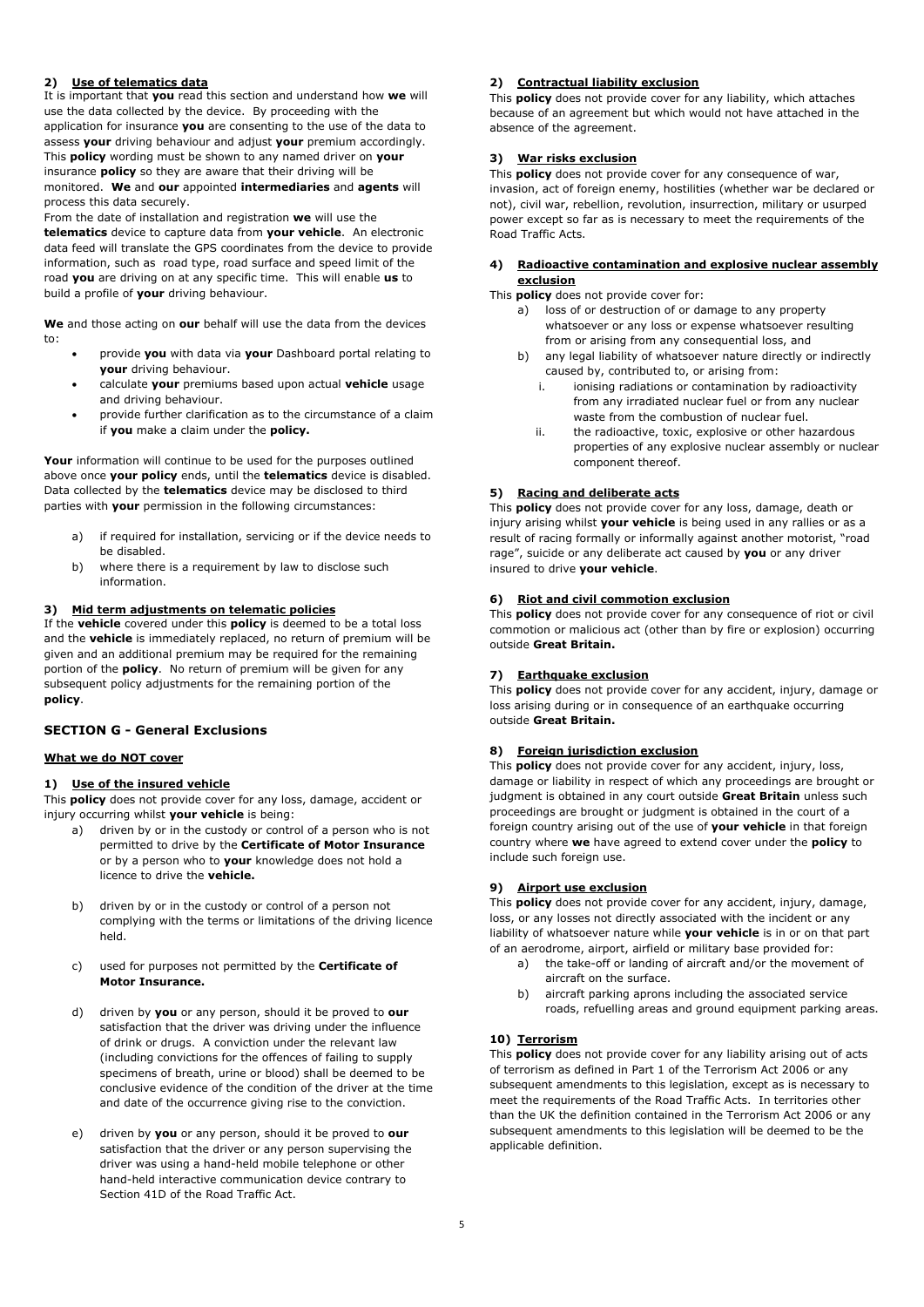## **11) Hazardous goods**

This **policy** does not provide cover for any accident, injury, damage or loss caused directly or indirectly by carrying of **hazardous goods**, other than to meet the requirements of the Road Traffic Acts.

### **12) Misfuelling**

This **policy** does not provide cover for replacing parts that have been contaminated or damaged as a result of putting the incorrect fuel in **your vehicle** or failing to keep the correct amount of lubricant in **your vehicle** or loss or damage to the **vehicle** caused by an inappropriate type or grade of fuel being used.

### **13) Towing**

Except where the **vehicle** is a licensed taxi, where towing of a **trailer** is permitted (excluding any caravan or disabled mechanically propelled **vehicle**), this **policy** does not provide any cover when the **vehicle** is towing for hire or reward any caravan, **trailer** or disabled mechanically propelled **vehicle**.

# **14) Explosion, sparks or ashes**

This **policy** does not cover any liability, loss or damage caused by explosion, sparks or ashes from the **insured vehicle** or from any **trailer** or machinery attached to, or detached from it.

## **15) Goods sold, transported or supplied**

This **policy** does not cover any liability, loss or damage resulting from anything sold, transported or supplied by **you** or on **your** behalf.

### **16) Compensation**

This **policy** will not compensate **you** if **you** are unable to use **your vehicle** or for any other expenses **you** have to pay because of this.

## **17) Malicious damage**

This **policy** does not cover loss or damage caused maliciously or deliberately by any person employed by **you** or using **your vehicle** with **your** permission or agreement.

# **18) Un-roadworthy, unsafe & insecure loads**

This **policy** does not provide cover for any accident, injury, damage or loss when the **insured vehicle** is:

- a) being driven in an unsafe, un-roadworthy or damaged condition or does not have a valid MOT certificate when needed.
- b) being driven with a number of passengers which is unsafe or greater than the seating capacity of **your vehicle.**
- c) carrying an unsafe load.
- d) towing a **trailer** which is unsafe or has an insecure load.

# **19) Replacement parts, accessories & glass**

If **your vehicle** is damaged and suitable parts, accessories or glass are not available from stock in the United Kingdom **we** may at **our** option make a payment on a cash in lieu of repair basis. In this event the amount **we** will pay for new parts and accessories will be limited to the manufacturer's last list price in the country of origin of **your vehicle**. Currency exchange rates will be those applicable at the date of the accident or loss. **We** will not be liable for the cost of importation of any necessary part or accessory into the United Kingdom.

### **20) Cyber**

**We** shall not be liable for any, death, bodily injury, loss or damage as a result of interference, malfunction or failure, either accidental or deliberate, with the **vehicles** electronics, computer systems or artificial intelligence systems as a result of an act of cybercrime or a similar malicious act.

# **SECTION H - General Conditions**

# **1) Geographic limits**

- This **policy** applies:
	- a) within the territorial limits of **Great Britain** or in transit by sea or rail between these places, including loading and unloading.
	- b) elsewhere as described in Section D Foreign use.

## **2) Duties of the policyholder and prevention of fraud**

# **a) Duties of the policyholder**

The insurance described in this **policy** will only be provided if:

- i. any person claiming **indemnity** has complied with all its terms, conditions and **endorsements.**
- ii. the information given in the **proposal form** or **statement of insurance** declaration is complete and correct to the best of **your** knowledge and belief.
- iii. **you** or any person named on the **Certificate of Motor Insurance** has taken all reasonable steps to safeguard **your vehicle** from loss or damage.
- iv. **you** maintain **your vehicle** in an efficient roadworthy condition and **we**, upon request, are granted the right to examine **your vehicle** and its accessories and to access and copy any data records retained within the **vehicle.**
- v. **you** give immediate notice to **us** in writing of any important change to the information provided on the **proposal form**  or **statement of insurance** or other information supplied by **you** or on **your** behalf, which is incorporated herein as the basis of the contract.

For examples of important changes refer to the section entitled **IMPORTANT CHANGES** at the beginning of this **policy** wording. This condition applies to information relating to **you** and any driver covered by this insurance.

# **b) Misrepresentation of risk**

If **you** or anyone representing **you**:

- i. provides **us** with misleading or incorrect information to any of the questions asked when applying for, amending or renewing this insurance.
- ii. deliberately misleads **us** to obtain cover, gain a cheaper premium or more favourable terms.
- iii. provides **us** with false documents.
- iv. makes a fraudulent payment by bank account and/or card to **your intermediary**.

### **We** may:

- i. agree to amend **your policy** to record the correct information, apply any relevant **policy** terms and conditions and collect any additional premium due.
- ii. reject a claim or reduce the amount of payment **we** make.
- iii. cancel or void **your policy** (treat it as if it never existed), including all other policies which **you** have with us, and apply a cancellation premium charge.

Where fraud is identified **we** will:

- i. Not return any premium paid by **you**.
- ii. Recover from **you** any costs **we** have incurred.
- iii. It is **our** practice to co-operate fully with the Police authorities in the detection and prosecution of those involved in fraud and to report all such matters under the Proceeds of Crime Act 2002.

# **c) Claims Fraud**

If **you** or anyone representing **you** makes a claim or a statement in connection with any claim or part of any claim that is fraudulent, false or exaggerated **we** may:

- i. Reject the claim or reduce the amount of payment **we** make.
- ii. Cancel **your policy** from the date of the fraudulent act and not return any premium paid.
- iii. Recover from **you** any costs **we** have incurred relating to the fraudulent claim and any further claims notified after the date of the fraudulent act.
- iv. It is **our** practice to co-operate fully with the Police authorities in the detection and prosecution of those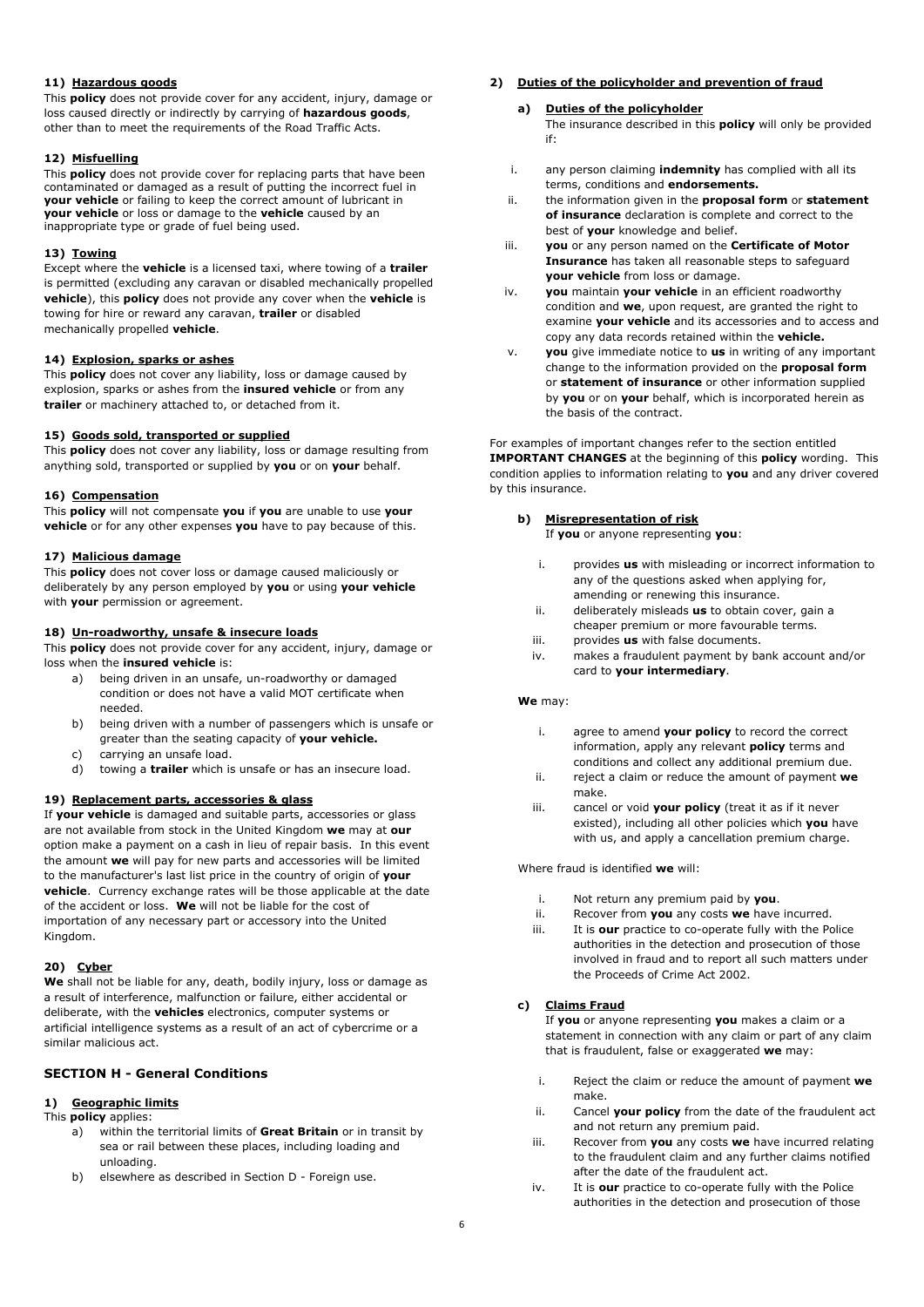involved in fraud and to report all such matters under the Proceeds of Crime Act 2002.

# **3) Claim notification and co-operation**

**We** must be notified by **you** as soon as reasonably possible, and in any event within 48 hours, following any loss, damage or accident, which might give rise to a claim under the **policy**. There are several ways **you** can report **your** claim:

- **You** can call **our** helpline number 0330 024 8000 or any other helpline operated by **your intermediary**.
- **You** can complete **our** online form which can be found on **our** website https://sabre.co.uk/claims/make-a-claim.
- **You** can write to **us.**
- **You** an email **us** at claims@sabre.co.uk.

Any letter, writ or summons must be sent to **us** unanswered, immediately it is received. **Your** entitlement to cover under the **policy** could be prejudiced if dispatch of such documents is unreasonably delayed.

**You** must notify **us** immediately in the event that **you** are notified of any coroner's inquest, fatal accident enquiry or other court proceedings following any accident to include any Police proceedings relating to offences alleged to have been committed by the driver or other user of the **vehicle** at the time of or following the accident.

**You** and any other person claiming **indemnity** must provide **us** with all information and assistance necessary to investigate and settle claims made under this **policy**.

### **4) Conduct of claims/subrogation**

Except with **our** written consent, no admission, offer, promise, payment or **indemnity** shall be made by **you** or any person (or on behalf of any person) claiming **indemnity** under the **policy**. **We** shall be entitled to conduct the defence or settlement of any claim and to instruct the solicitors of **our** choice to act for **you** in any proceedings. In circumstances where it is considered appropriate to do so **we** will be entitled to admit liability on behalf of **you** or any person claiming **indemnity** under the **policy**. Such admissions may be made prior to or after the commencement of proceedings in relation to any event likely to give rise to a claim under the **policy**.

### **5) Electronic Service**

In the event that **we** bring proceedings against **you** as a result of any act or omission by **you** in relation to this **policy we** may, at **our** discretion, serve proceedings upon **you** by email utilising the email address **you** provided to **us** when taking out this **policy** or such other email address **you** notify to **us** in writing from time to time. Documents will be provided in an Adobe Acrobat compatible format with a total message size not exceeding 5 megabytes (MB).

### **6) Contribution**

If at any time a claim arises under this **policy** where there is another insurance **policy** covering the same loss, damage or liability, **we** will only pay the proportionate amount of the claim.

# **7) Avoidance of certain terms and rights of recovery**

If **we** are required to pay a claim under **Road Traffic Law** or the law of any country in which this **policy** operates (including settling such a claim on a reasonable basis in anticipation of such a liability), which **we** would not otherwise be liable to pay had the law not existed, **we** shall be entitled to recover such payments (including the legal costs of reasonably defending the claim) from **you** if **you** or any named driver under the **policy**:

- a) caused the loss directly or indirectly.
- b) caused or permitted the **vehicle** to be driven by an uninsured driver.
- c) through act or omission, caused this insurance to be invalid.

### **8) Mid-term adjustments**

From time to time **you** may need to amend personal information on **your policy** such as changing **your** address or **vehicle**. **Your intermediary** will process any changes **you** need to make and advise **you** of any charges **you** are due to pay. If **you** are replacing a **vehicle** which has been deemed to be a total loss after an accident, no return of premium will be given and an additional premium may be required for the remaining portion of the **policy**. . If you sell your

**vehicle** and **you** are not replacing it then cover under this **policy** will automatically terminate.

**9) Cancellation** 

# **Cooling off period**

If **you** find that the **policy** does not suit **your** requirements and **we** have not provided **you** with all necessary information before **you** made **your** decision to purchase this **policy**, **you** may, within 14 days of receiving the full **policy** documentation, cancel **your** cover, in writing, returning all **policy** documentation. This right does not apply if **you** have made an adjustment to **your policy**. The charges for cancellation for this reason are shown below:

| <b>Policy period</b> | <b>Calculation</b><br>method | <b>Minimum</b><br>premium<br>retained | <b>Administration</b><br>charge |
|----------------------|------------------------------|---------------------------------------|---------------------------------|
| All                  | Pro-rata                     | $£25 + IPT$                           | £0.                             |

If the **vehicle** covered under the **policy** is deemed to be a total loss there is no return of premium.

### **Cancelling outside the Cooling off period**

**You** may cancel the **policy** in writing at any time by notifying **us** or **your intermediary** of **your** intention to cancel. Subject to no claim arising in the current **period of insurance**, **we** will give a return of premium for the unexpired portion of the **Policy** less any administration charge.

**We** or **our** authorised **intermediary** may cancel the **policy** by giving seven days' notice in writing, via post or email, to **your** last known home address or email address. Subject to no claim arising in the current **period of insurance, we** will give a return of premium for the unexpired portion of the **policy** less any administration charge unless the cancellation is due to fraud and **we** are legally entitled to keep the premium under the Consumer Insurance (Disclosure and Representations) Act 2012. Please note: The Consumer Insurance (Disclosure and Representations) Act 2012 sets out situations where failure by a **policyholder** to provide complete and accurate information allows the insurer to cancel the **policy**, sometimes back to its start date, and keep any premiums paid. Where **we** obtain proof of fraud or a serious non-disclosure **we** may cancel the **policy** immediately and backdate cancellation to the inception date or to the date when the incomplete or inaccurate information was supplied. **You** are responsible for notifying all named drivers that cover has been cancelled.

Should the **vehicle** covered under this **policy** be sold and not replaced immediately, **you** must notify **us** or **your intermediary** in writing, and the **policy** will be cancelled. Provided **you** have not made a claim or been involved in an accident or loss, regardless of blame, in the current **period of insurance**, **we** will give a return of premium for the unexpired portion of the **policy** less any administration charge.

In the event that **you** have agreed to pay **your** premium monthly and **your policy** is cancelled, **you** will be required to continue to make **your** monthly payments in accordance with the agreement until the full annual premium has been paid where a claim has been made under the **policy**. If payments are not made in accordance with the agreement, the full annual premium becomes payable immediately.

#### **Cancellation scale and charges**

| <b>Policy period</b> | <b>Calculation</b><br>method        | Minimum<br>premium<br>retained | <b>Administration</b><br>charge |
|----------------------|-------------------------------------|--------------------------------|---------------------------------|
| 12 month policy      | Pro-rata based on<br>365 days cover |                                | $£50 + IPT$                     |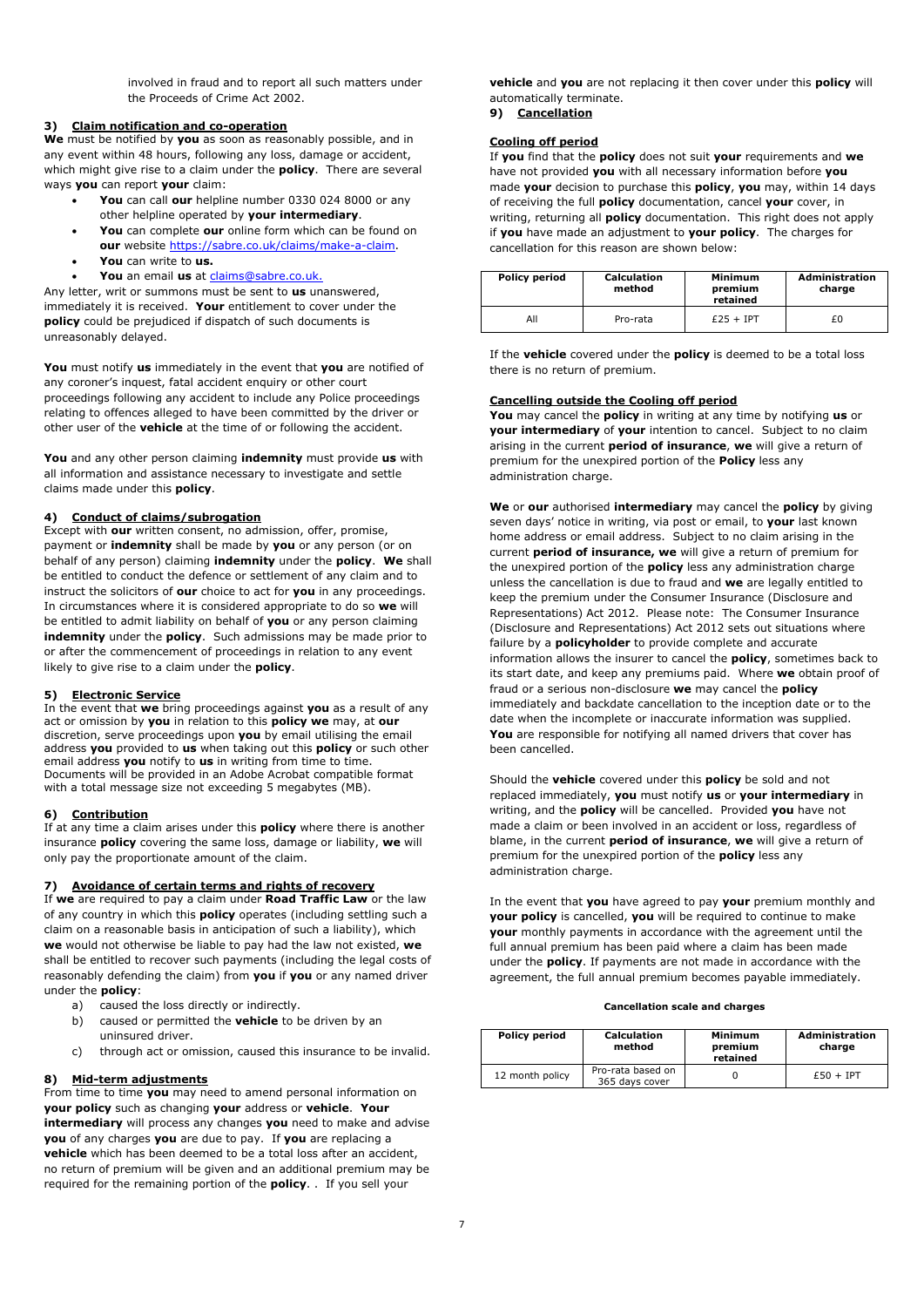#### **ENDORSEMENTS -** Only applicable if stated in the **schedule**

#### **2 - In-vehicle entertainment and navigation equipment**

The **indemnity** provided under Sections A and B of this **policy** in respect of any in-**vehicle** entertainment equipment or satellite navigation system permanently fitted as standard by the **vehicle** manufacturer shall be unlimited. A maximum contribution of £150 will be given towards the replacement of aftermarket in-**vehicle** entertainment equipment and satellite navigation systems. This **endorsement** is otherwise subject to the terms, conditions and exceptions of the **policy**.

### **8 - Accidental and malicious damage, fire and theft excess**

In respect of each and every occurrence **we** shall not be liable under Sections A and B for the first amount specified on the **schedule**. The sum specified shall be in addition to any other amount for which **we** are not liable under the **policy**.

### **9 - Anti-theft device**

**We** shall not be liable for loss of or damage to **your vehicle** caused by theft or attempted theft unless:

- a) **your vehicle** is fitted with an immobilising system accepted by **us** and
- b) **you** are in possession of all the keys and/or activating accessories and the certificate of installation as provided by the manufacturer of the device, and the device is operated in accordance with the manufacturer's instructions whilst **your vehicle** is parked and unattended.

#### **11 - Protected no claim discount**

Any entitlement under Section E of this **policy** shall be maintained provided that not more than two claims have arisen in any five consecutive years.

#### **40 - Fire and theft excess**

In respect of each and every occurrence **we** shall not be liable under Section B for the first amount specified on the **schedule**. The sum specified shall be in addition to any other amount for which **we** are not liable under the **policy**.

#### **41 - Tracking device**

**We** shall not be liable for loss of, or damage to **your vehicle** caused by theft or attempted theft, unless **your vehicle** is fitted with a tracking device using GPS satellite technology for which there is continuous subscription.

### **COMPLAINTS PROCEDURE**

### **What to do if you wish to complain**

**Our** goal is to give excellent service to all of **our** customers but **we** recognise that things do go wrong occasionally. **We** take all complaints **we** receive seriously and aim to resolve all of **our** customers' problems promptly. To ensure that **we** provide the kind of service **you** expect **we** welcome **your** feedback. **We** will record and analyse **your** comments to make sure **we** continually improve the service **we** offer.

#### **What will happen if you complain?**

**Your** complaint will be acknowledged within two working days, **we** aim to resolve all complaints within five working days. Once an assessment and full investigation of **your** concerns has been made, **we** will respond with a decision. Most of **our** customers' concerns can be resolved quickly but occasionally more detailed enquiries are needed. If this is likely, **we** will contact **you** with an update and give **you** an expected date of response. An investigation of **your** complaint will be carried out at a senior level and a final decision given.

If **you** are dissatisfied with **our** final decision, **you** can refer the matter to the Financial Ombudsman Service (FOS). The FOS will only consider **your** complaint if **you** have given **us** the opportunity to resolve it, and **you** are a private **policyholder,** so please follow the steps below. If however, **we** do not resolve **your** complaint within 40 working days, the FOS will accept a direct referral. Whilst **we** are

bound by the decision of the FOS, **you** are not. If **you** continue to remain dissatisfied, **we** would recommend that **you** take independent legal advice. Following the complaint procedure in this **policy** does not affect **your** right to take legal action.

#### **The Next Steps**

### **Step 1**

Seek resolution by contact with **us**

If **you** are disappointed with any aspect of the handling of **your** insurance **we** would encourage **you** to contact the department concerned. **You** can write, email or telephone, whichever suits **you**, and ask **us** to review the problem. An investigation of **your** complaint will be carried out at a senior level and a final decision given.

#### **Step 2**

Refer **your** complaint to the Financial Ombudsman Service.

#### **Online dispute resolution**

If **you** have already contacted **us** and **we** have not resolved **your** complaint to **your** satisfaction, **you** may wish to use the European Commission's Online Dispute Resolution service,

https://ec.europa.eu/consumers/odr/main. This is an online portal designed to help consumers who have bought goods or services online to conduct dispute resolution, in any of the official languages of the European Union, which will then be forwarded to the Financial Ombudsman Service.

Alternatively, **you** may wish to contact the Financial Ombudsman Service directly at the address below:

Financial Ombudsman Service, Exchange Tower, Harbour Exchange, London, E14 9SR From landlines call: 0800 023 4567 From mobiles call: 0300 123 9123

Website: http://www.financial-ombudsman.org.uk

### **FINANCIAL SERVICES COMPENSATION SCHEME (FSCS)**

**You** are covered by the Financial Services Compensation Scheme (FSCS) and may be entitled to compensation from the scheme if **we** cannot meet **our** financial obligations. This depends on the type of insurance **you** have and the circumstances of **your** claim. Further information about compensation scheme arrangements is available from the FSCS by visiting the FSCS website at https://fscs.org.uk or by phoning 0800 678 1100 or writing to:

Financial Services Compensation Scheme 10th Floor, Beaufort House 15 St Botolph Street London EC3A 7QU

#### **DATA PROTECTION**

**We** are governed by the Data Protection Act (DPA) and the General Data Protection Regulation (GDPR), legislation which is applicable to the United Kingdom. Under this legislation **we** have to advise **you** how **we** may use **your** details and tell **you** about the systems that **we** have in place to detect and prevent fraudulent applications and claims. Information **you** supply may be used by **us**, **our** associated companies and **agents**, by reinsurers and **your intermediary** for the purposes of administering **your policy**. This information may be disclosed to other regulatory bodies for the purposes of monitoring and/or enforcing **our** compliance with any regulatory rules or codes.

**Your** information may also be used for offering renewal, research and statistical purposes and crime prevention. It may be transferred to any country, including countries outside the European Economic Area for any of these purposes and for systems administration. In order to assess the terms of the insurance contract or administer claims that arise, **we** may need to collect data that the DPA and GDPR define as sensitive (such as driving licence information, medical history or criminal convictions). In assessing, investigating, handling and administering any claims made, **we**, or **our agents** or investigators appointed by **us** to assist in the processing of any claim **you** have presented may undertake checks against publicly available information